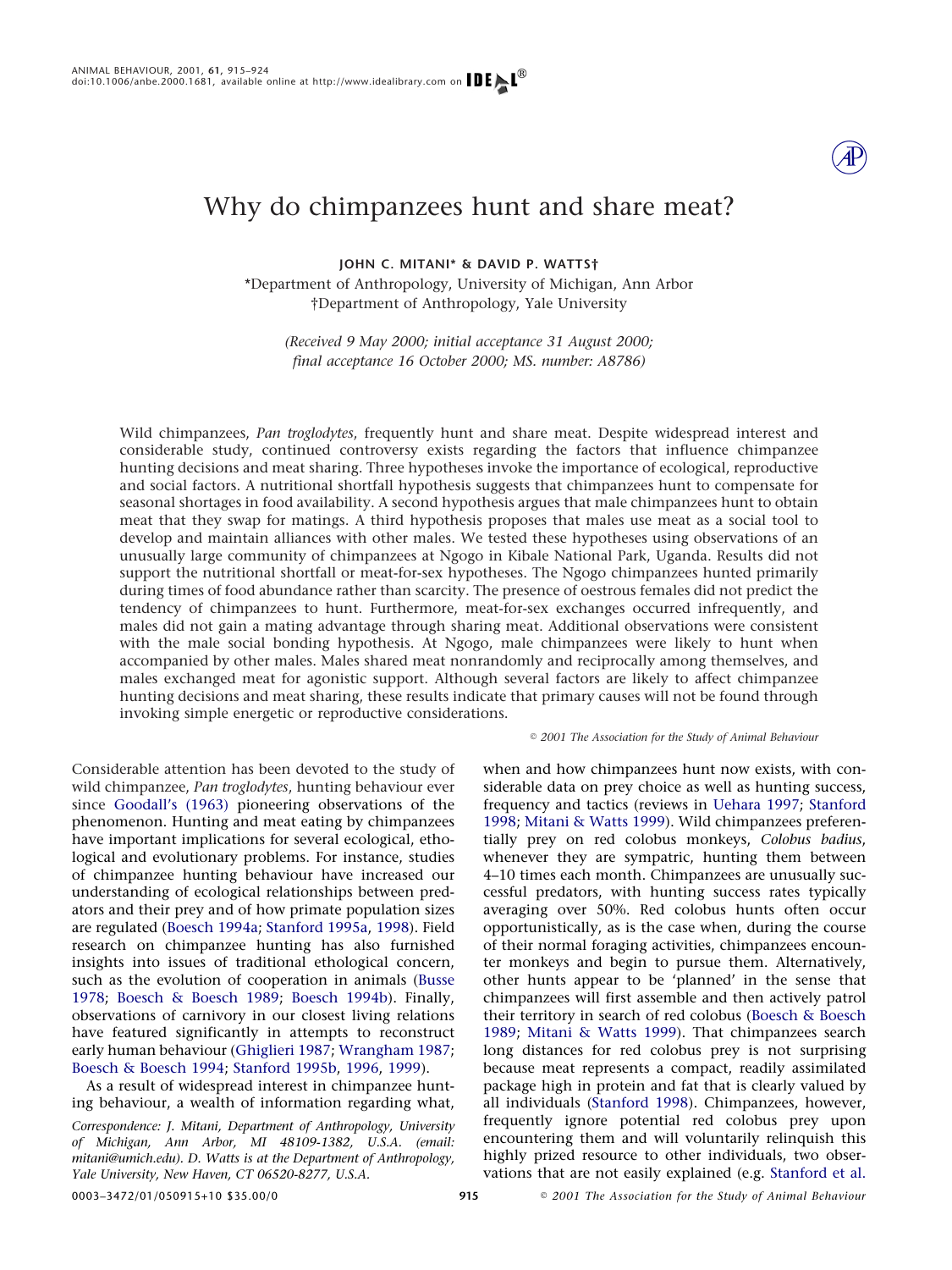[1994\)](#page-8-14). Thus despite an impressive amount of data on chimpanzee hunting behaviour, we still lack clear answers to two fundamental questions: what factors influence a chimpanzee's decision to hunt and why do individuals share meat?

Three hypotheses have been proposed to answer these questions. The first and simplest hypothesis invokes energetic and other nutritional factors. Chimpanzees are frugivores, which feed principally on sugar-rich fruits [\(Wrangham 1977;](#page-9-1) [Tutin et al. 1991;](#page-8-15) [Wrangham et al.](#page-9-2) [1996,](#page-9-2) [1998\)](#page-9-3). Fruit availability varies both in time and space and results in seasonal and sometimes unpredictable shortfalls in food [\(Wrangham et al. 1992,](#page-9-4) [1996,](#page-9-2) [1998;](#page-9-3) [Chapman et al. 1995\)](#page-8-16). [Teleki \(1973\)](#page-8-17) originally speculated that chimpanzees in the Gombe National Park hunt to compensate for seasonal food shortages. This view was echoed by [Takahata et al. \(1984\),](#page-8-18) who observed a nearby population of chimpanzees in the Mahale Mountains National Park, as well as by [Stanford \(1996,](#page-8-10) [1998\)](#page-8-3) during subsequent research at Gombe. Tentative support for this hypothesis is provided by analyses that show measures of predation intensity are negatively correlated with a proxy variable for food availability. The number of kills per month, the mean number of kills per hunt, and the proportion of encounters in which chimpanzees hunted red colobus at Gombe were all higher during dry season months, the purported time of food scarcity, than during the rainy season [\(Stanford et al.](#page-8-14) [1994;](#page-8-14) [Stanford 1996,](#page-8-10) [1998\)](#page-8-3). Nevertheless, hunting frequency, the variable of interest, did not vary significantly with rainfall, nor has it been shown that rainfall correlates positively with fruit abundance. The uncertainty arising from these analyses calls for a simpler and more direct test of the nutritional shortfall hypothesis. This hypothesis makes the straightforward prediction that chimpanzees should hunt more frequently during fruitpoor times. Observations necessary to evaluate this proposal, however, have not been available.

Although some studies have focused on the potential nutritional significance of hunting, additional research suggests that hunting confers direct reproductive benefits. In the first systematic study of chimpanzee hunting, [Teleki \(1973\)](#page-8-17) used limited observations of meat sharing to suggest that oestrous females obtain meat more often than anoestrous females. This led him to propose a second hypothesis that males might increase their mating opportunities by first acquiring and then subsequently sharing meat. Stanford [\(Stanford 1996,](#page-8-10) [1998;](#page-8-3) [Stanford et](#page-8-14) [al. 1994\)](#page-8-14) renewed interest into the relationships between hunting, meat-sharing and mating behaviour through an analysis of more recent observations of the Gombe chimpanzees. His results revealed that the mean number of oestrous females in foraging parties was the single best predictor of the proportion of times chimpanzees pursued red colobus after encountering them [\(Stanford et al.](#page-8-14) [1994\)](#page-8-14). Stanford [\(Stanford 1996,](#page-8-10) [1998;](#page-8-3) [Stanford et al.](#page-8-14) [1994\)](#page-8-14) combined this result with additional, although scant, observations of (1) meat sharing between males and oestrous females and (2) matings that ensued between sharers and recipients, to argue that male chimpanzees hunt to procure meat that they swap for matings.

Four predictions follow from this provocative 'meatfor-sex' hypothesis. First, this hypothesis predicts that decisions to hunt should be proximately affected by the presence of oestrous females. The meat-for-sex hypothesis also predicts that sharing between males and oestrous females should occur more frequently than between males and anoestrous females. Third, the hypothesis leads to the expectation that meat will be commonly exchanged for matings. A fourth prediction is that males that share meat will obtain more matings than they would otherwise.

While acknowledging the potential direct reproductive benefits that males may gain through meat acquisition and sharing, other researchers have suggested that additional social factors motivate chimpanzees to hunt. For example, [Nishida et al. \(1992;](#page-8-19) cf. [Nishida & Hosaka](#page-8-20) [1996\)](#page-8-20) provided data consistent with the idea that the alpha male at Mahale used meat as a social tool to develop and maintain alliances with other adult males. Since males are the primary hunters in chimpanzee society, a third hypothesis stemming from these observations suggests that hunting serves an intrasexual social function. Three specific predictions can be derived from the male social bonding hypothesis. First, this hypothesis predicts that the tendency to hunt will be proximately affected by the presence of adult males. A second prediction suggests that meat sharing will take place nonrandomly and reciprocally among males. A final prediction made by this hypothesis is that the tendency to share meat will be associated with significant aid, such as coalitionary support.

During prior research, we have shown that chimpanzees living within the Ngogo study area of Kibale National Park, Uganda, hunt frequently and with an unusual degree of success [\(Mitani & Watts 1999;](#page-8-13) [Watts & Mitani,](#page-9-5) [in press\)](#page-9-5). The frequency with which the Ngogo chimpanzees hunt creates an ideal venue to test the three hypotheses outlined above concerning the ecological, reproductive and social factors that affect chimpanzee hunting decisions and meat sharing. In this paper we provide such tests by analysing observations of chimpanzee hunting behaviour in relation to food availability and party composition. Additional observations of meat sharing, mating and coalition formation permit us to evaluate the proposed inter- and intrasexual functions of hunting behaviour.

## **METHODS**

# **Study Site and Animals**

We observed chimpanzees at the Ngogo study site in Kibale National Park, Uganda. Observations were conducted over 16 months between two periods, January– June 1998 and October 1998–August 1999. Ngogo lies at an interface between lowland and montane rainforest and is covered primarily with moist, evergreen forest interspersed between large blocks of *Pennisetum purpureum* grassland. [Ghiglieri \(1984\),](#page-8-21) [Butynski \(1990\)](#page-8-22) and [Struhsaker \(1997\)](#page-8-23) provide more detailed descriptions of the Ngogo study area.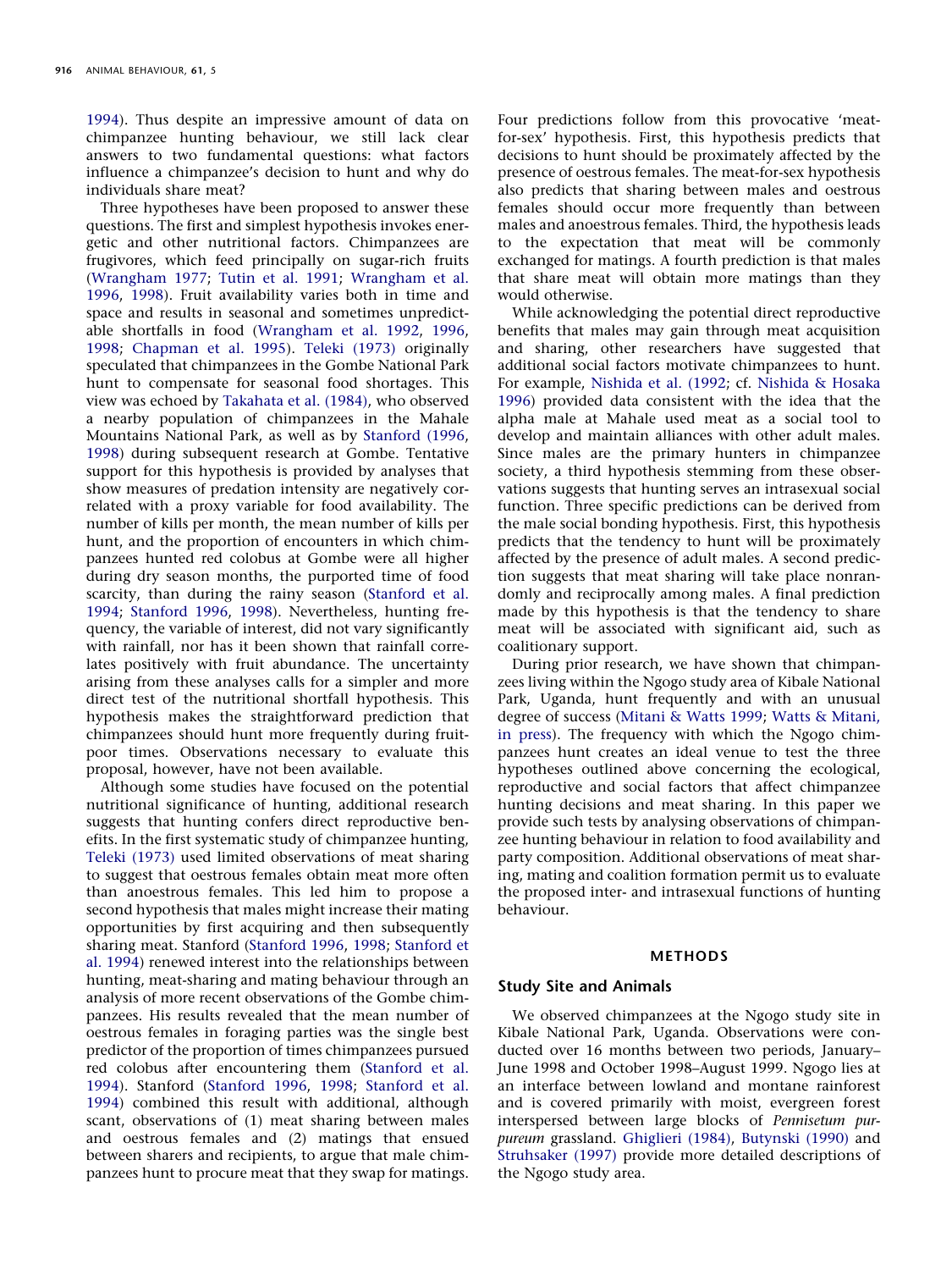The Ngogo chimpanzee community comprises the largest number of animals heretofore described in the wild. Approximately 140–150 individuals reside within the Ngogo community, including 24 adult males, 15 adolescent males, and more than 45 adult females during the period considered here. We have maintained observations of chimpanzees at Ngogo continuously since 1995, and as a result, subjects were well habituated to our presence.

### **Behavioural Observations**

We collected data on chimpanzee hunting behaviour opportunistically while studying other aspects of their behavioural ecology (e.g. [Watts 1998;](#page-9-6) [Mitani et al. 2000\)](#page-8-24). We distinguished two types of interactions involving chimpanzee predators and their red colobus prey. Hunts, both successful and unsuccessful, were scored if chimpanzees actively pursued red colobus. We recorded interactions as 'encounters' when chimpanzees came within visual range of red colobus, as assessed by human observers, and did not hunt them. For both hunts of, and encounters with, red colobus, we noted the number of chimpanzees in each party and the numbers and identities of adult males and oestrous females present. We identified oestrous females by the fact that they were sexually receptive to and mated with male chimpanzees. These females typically possessed oestrous swellings at maximal tumescence (cf. [Stanford et al. 1994\)](#page-8-14).

Chimpanzees are pursuit hunters, and hunts of red colobus typically occur quickly with several chimpanzees chasing prey over large areas simultaneously, both on the ground and in the trees. At Ngogo, successful hunts include an average of 26 chimpanzees [\(Mitani & Watts](#page-8-13) [1999\)](#page-8-13). These factors render it impossible to record the actions of all individuals present at hunts precisely. Some prior studies differentiate active hunters from 'bystanders', the latter representing individuals that may be present at hunts but nevertheless fail to participate (e.g. [Boesch & Boesch 1989;](#page-8-5) [Boesch 1994b\)](#page-8-6). Such an empirical distinction is difficult to make for hunts at Ngogo. Differentiating active hunters from passive bystanders is problematic here since individual chimpanzees frequently alternate between these different roles during the same hunt. Given the prevailing observation conditions and nature of hunts, we followed the convention adopted by most field investigators and considered all chimpanzees present at hunts as potential hunters [\(Stanford et al.](#page-8-14) [1994;](#page-8-14) [Hosaka et al., in press\)](#page-8-25).

We tallied the total number of hunting episodes observed and divided this by the number of days we followed chimpanzees in the field to estimate monthly hunting frequency. For this computation, we included only days on which we observed chimpanzees for at least 6 h, a procedure that allowed us to be reasonably sure that we did not miss hunts (cf. [Boesch & Boesch 2000\)](#page-8-26). Other aspects of chimpanzee behaviour, such as meat sharing and coalitions, were noted ad libitum. Meat sharing was scored whenever two individuals exchanged meat in an apparently voluntary fashion. Sharing involved both the active and passive transfer of meat (sensu [Boesch &](#page-8-5)

<span id="page-2-0"></span>**Table 1.** Fruit trees used by the Ngogo chimpanzees

| <b>Species</b>            | Density<br>(trees/ha) | Size<br>(mean DBH cm) |
|---------------------------|-----------------------|-----------------------|
| Aningeria altissima       | 0.01                  | 185                   |
| Celtis durandii           | 39.70                 | 40                    |
| Chrysophyllum albidum     | 39.54                 | 56                    |
| Cordia millenii           | 0.46                  | 110                   |
| Ficus brachylepis         | 1.37                  | $184 (N=26)$          |
| Ficus cyathistupula       | 0.15                  | $65(N=22)$            |
| Ficus dawei               | 0.15                  | 207                   |
| Ficus exasperata          | 0.01                  | 135                   |
| Ficus mucuso              | 0.15                  | 245                   |
| Ficus natalensis          | 0.76                  | $150(N=26)$           |
| Mimusops bagshawei        | 4.11                  | 78                    |
| Monodora myristica        | 4.56                  | 66                    |
| Morus lactea              | 0.30                  | 84                    |
| Pseudospondias microcarpa | 2.59                  | 121                   |
| Pterygota mildbraedii     | 13.84                 | 139                   |
| Teclea nobilis            | 2.28                  | 24                    |
| Treculia africana         | 0.46                  | $83(N=23)$            |
| Uvariopsis congensis      | 64.64                 | 19                    |
| Warburgia ugandensis      | 0.76                  | 99 (N=28)             |
| Zanha golungensis         | 0.61                  | 82                    |

Densities and average tree sizes are shown for the top 20 tree species fed upon at Ngogo. Densities of each tree species were computed based on counts from 263 5 $\times$ 50-m plots. Thirty trees of each species were measured to calculate mean diameter at breast height (DBH) tree sizes, except where noted in parentheses.

[Boesch 1989\)](#page-8-5). We recorded coalitions between two males whenever they directed aggression together towards a third individual (e.g. [Watts 1998;](#page-9-6) [Mitani et al. 2000\)](#page-8-24).

We calculated UPGMA cluster analysis dendrograms to display graphically patterns of meat sharing and coalition formation between adult males. We computed distance metrics between individuals by dividing each pairwise value by the largest score in the matrix and subtracting these from 1. All trees were thus standardized to unit length with the highest and lowest levels of meat sharing and coalition formation assigned distances of 0 and 1, respectively.

# **Food Availability and Rainfall**

To test the nutritional shortfall hypothesis, we monitored the phenological stages of fruit trees composing the top 20 species in the diet of the Ngogo chimpanzees throughout the 16-month study period [\(Table 1\)](#page-2-0). We noted the presence or absence of ripe fruit for 20 trees of each species each month. Phenological observations were made during the first 5 days in each calendar month. We selected tree species to monitor on the basis of previous observations of the feeding behaviour of chimpanzees both at Ngogo and at the nearby Kanyawara study site [\(Ghiglieri 1984;](#page-8-21) [Wrangham et al. 1992;](#page-9-4) R. Wrangham, personal communication; D. P. Watts, J. C. Mitani & J. S. Lwanga, unpublished data). Preliminary analyses indicate that these 20 species compose over 75% of the diet of the Ngogo chimpanzees (D. P. Watts & J. C. Mitani, unpublished data). Individual trees selected for sampling were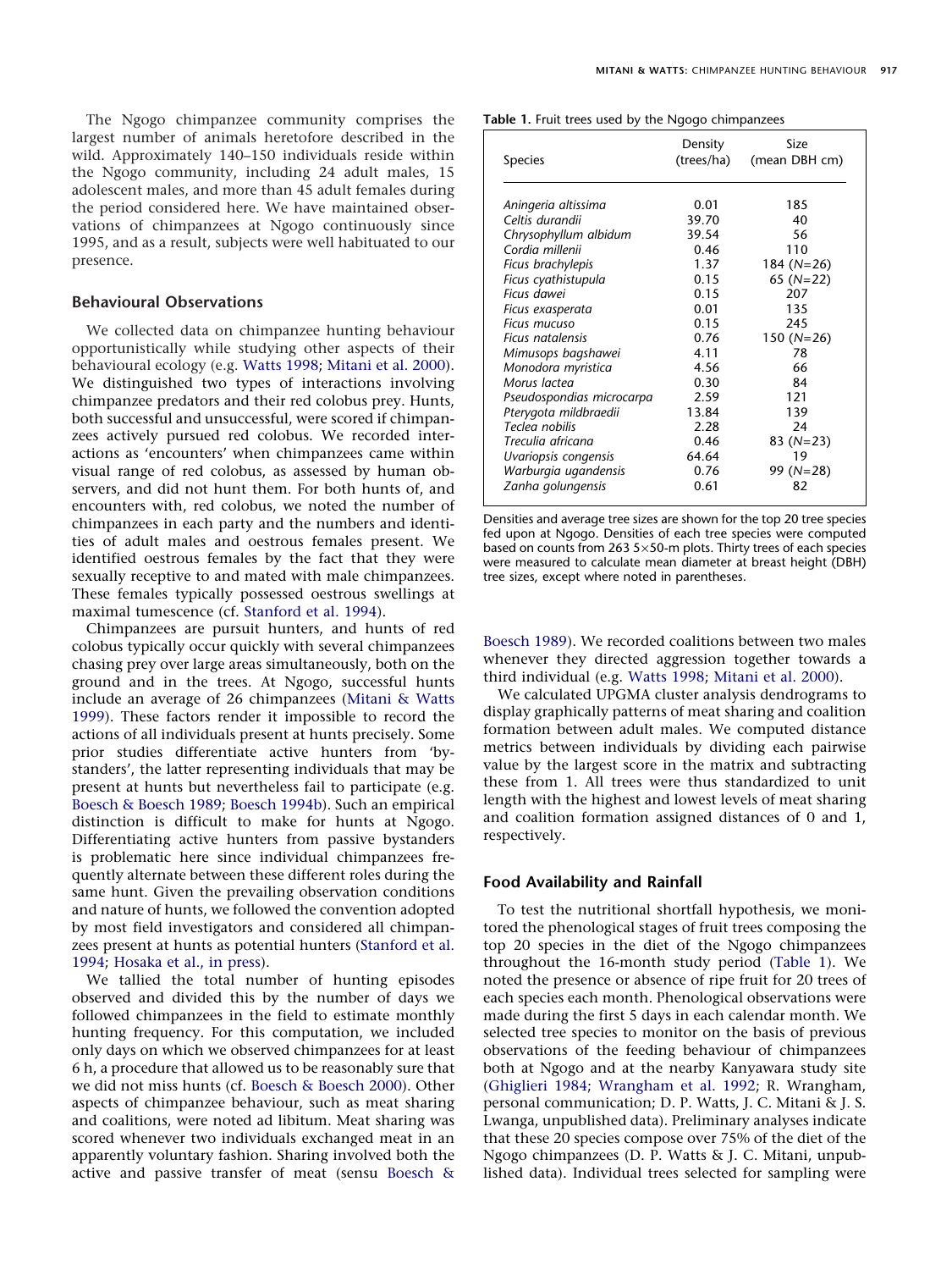randomly scattered across the Ngogo chimpanzee community range. We used phenological data along with the sizes of each tree species and their densities recorded in 263 plots  $(5 \times 50 \text{ m})$  to compute an index of food availability each month:

$$
\sum_{i=1}^{20} p_i * d_i * s_i
$$

where:  $p_i$ =percentage of the *i*th tree species possessing ripe fruit; *di*=density of the *i*th tree species (trees/ha); and *si*=mean size of the *i*th species (diameter at breast height, DBH, cm).

We used DBH as an estimate of tree size. Previous research has shown that tree DBH is a good proxy variable for the overall size of fruit crops in trees used by chimpanzees and other primates (e.g. [Leighton & Leighton](#page-8-27) [1982;](#page-8-27) [Chapman et al. 1992\)](#page-8-28). For 15 tree species, we measured DBH of the 20 trees included in our phenological samples plus an additional 10 randomly selected individuals to calculate average tree sizes. For five tree species we could not locate a sufficient number of individuals, and in these cases, DBH samples ranged from 22 to 28 individuals [\(Table 1\)](#page-2-0).

We collected daily records of rainfall during the 16-month study period. Observations were made each morning at our base camp, with total amounts of rainfall measured to the nearest 0.1 mm.

### **Analyses**

We examined the relationship between monthly hunting frequency and fruit availability to test the hypothesis that meat is an alternative source of energy during fruitpoor months. We examined the effects of rainfall on fruit availability and hunting frequency by regressing the 16 summed monthly rainfall scores against measures of mean monthly fruit availability and monthly hunting frequency. For these analyses, we constructed monthly scores of behavioural observations centred around the times we recorded phenological observations. For example, our records of hunting for March 1999 included observations from 19 February to 18 March 1999.

We assessed whether males shared meat with each other nonrandomly by comparing observed levels of sharing with those expected by chance. For this analysis, we began by computing the average number of times males shared with each other across all 276 possible dyads. We then calculated the absolute value of each dyad's deviation from the overall mean. We used the sum of these absolute values as our test statistic. To generate an expected distribution of deviations, we employed a resampling technique based on our original observations [\(Good 1999\)](#page-8-29). We began by assigning each possible dyad a unique number between 1 and 276. We then used a random number generator to select values between 1 and 276, allocating a sharing event to each dyad whose unique number was selected. We repeated this selection process 284 times until the  $24 \times 24$  resampled matrix contained as many sharing events as our original data matrix. After randomly allocating sharing events to these resampled matrices, we computed the test statistic, using it as a single data point to generate an expected distribution. We iterated this process 10 000 times to calculate the expected distribution of deviations, and then compared our observed test statistic to the 5% right-hand tail of the expected distribution to assess the null hypothesis that males shared meat with each other randomly.

We evaluated the frequency of meat sharing between males and oestrous and anoestrous females by comparing the observed number of sharing episodes against those expected by chance. Here we compared the observed number of times meat sharing occurred between males and each class of female against a theoretical distribution generated on the assumption that sharing occurs randomly between individuals. We computed expected frequencies of sharing by assuming that male chimpanzees that possessed kills would share their carcasses with females in direct proportion to the numbers of females in the hunting party. For our test statistic, we used the percentage of times males shared with oestrous females relative to the total number of sharing episodes between males and all females. We calculated an expected distribution for this test statistic using a resampling procedure. We began this process by employing a random number generator to select numbers between 0 and 1. If the random number generator assigned a value equal to or less than the expected percentage of times males shared with oestrous females, we scored a sharing episode for that assignment. Values greater than expected were assigned as sharing events between males and anoestrous females since the probabilities of males sharing with oestrous and anoestrous females summed to unity. For each hunting party, we iterated this assignment procedure *N* times, where *N* equalled the observed number of sharing episodes in each hunt. We repeated this procedure for each hunt where we observed sharing with females, or 24 times. At the end of these 24 simulations, we summed the number of times the random number generator assigned a sharing episode between males and oestrous females and between males and anoestrous females. We used these summations as single data points to calculate the expected number of sharing episodes predicted to occur between the sexes over all hunting episodes. Expected distributions were produced after iterating the assignment procedure 10 000 times. Comparing our observed number of sharing episodes to the 2.5% tails of the expected distributions for each class of female provided a two-tailed statistical test of the null hypothesis that the observed number of sharing events between males and oestrous females and between males and anoestrous females did not exceed those predicted by chance.

We used logistic regression to test the hypothesis that the presence of oestrous females predicted the Ngogo chimpanzees' tendency to hunt after encountering red colobus monkeys. Here the dependent variable took a categorical form of to hunt or not to hunt, while the predictor variable was the presence or absence of at least one oestrous female in each chimpanzee party that encountered red colobus monkeys. We also employed logistic regression to investigate whether the number of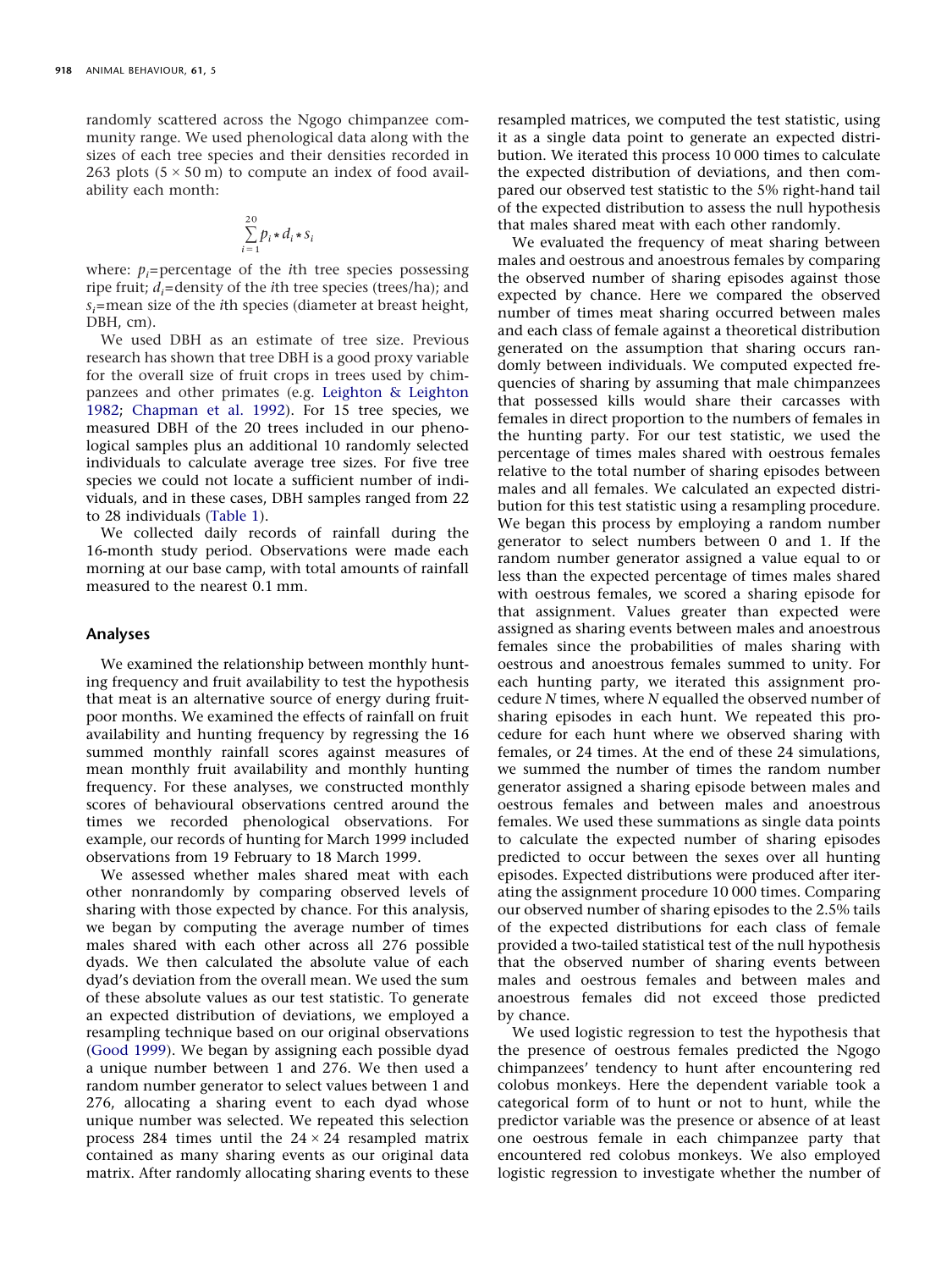adult males present in chimpanzee parties predicted their decisions to hunt. In a final analysis, we used both the presence of oestrous females and the number of adult males as independent variables to predict whether chimpanzees hunted after encountering red colobus prey. To evaluate the effects of the numbers of males on the tendency to hunt, we considered all chimpanzees present as potential hunters (see above). The large number of participants and the wide area over which hunting activities took place made it impossible to monitor all males and differentiate those that actively pursued prey from those that acted merely as 'bystanders' (sensu [Boesch &](#page-8-5) [Boesch 1989;](#page-8-5) [Boesch 1994b\)](#page-8-6).

We recorded the number of times matings followed meat-sharing episodes between males and females to assess the degree to which males exchanged meat for sex. Here we reasoned that if males gain a mating advantage through sharing, then mating should follow sharing events frequently. We used a binomial test to evaluate this possibility, setting chance expectation to one-half. A few males shared meat with oestrous females during some of the females' oestrous cycles but not others. We used this variation to test the hypothesis that meat sharing increased male mating success. For this analysis, we compared the percentage of all matings males achieved with females during oestrous cycles in which sharing took place with those that occurred during other cycles without sharing. We employed a Wilcoxon matched-pairs signed-ranks test to analyse differences in male mating success as a function of sharing.

We employed [Hemelrijk's \(1990\)](#page-8-30) *K*<sub>r</sub> test to examine the relationship between meat sharing and coalition formation. In this analysis we specifically asked whether males exchanged meat for agonistic support. The  $K_r$  test also provided a means to investigate whether males shared meat reciprocally. The  $K_r$  test is a matrix permutation procedure and variant of the [Mantel \(1967\)](#page-8-31) test for matrix correlation. We employed the  $K_r$  test rather than the Mantel procedure since the former takes interindividual variation in behaviour into account. We used 10 000 permutations to generate expected levels of association between variables in both tests.

# **RESULTS**

# **Hunting Frequency**

During the 16 months of study, chimpanzees encountered red colobus monkeys 164 times, or about 10 times per month. Hunts ensued in 61 encounters (37%), with 51 (84%) resulting in kills. A total of 213 red colobus monkeys succumbed to chimpanzee predation in the 51 successful hunts or about four kills per hunt.

There was considerable temporal variation in the number of times chimpanzees encountered red colobus and hunting frequency [\(Table 2\)](#page-4-0). Chimpanzees encountered red colobus 1–33 times per month, with hunts occurring 0–11 times per month. After controlling for observation time, seasonal peaks of hunting correlated in a simple manner with the number of times chimpanzees encountered red colobus  $(F_{1,14}=5.56, r^2=0.28, P<0.04)$ .

<span id="page-4-0"></span>**Table 2.** Temporal variation in encounters between chimpanzee predators and red colobus prey and hunting frequency

| Month             | Encounters<br>per day<br>per month | Hunts<br>per day<br>per month |
|-------------------|------------------------------------|-------------------------------|
| February 1998     | 0.06                               | 0.04                          |
| <b>March 1998</b> | 0.08                               | 0.07                          |
| April 1998        | 0.14                               | 0.13                          |
| May 1998          | 0.46                               | 0.29                          |
| June 1998         | 0.82                               | 0.17                          |
| October 1998      | 0.09                               | 0.03                          |
| November 1998     | 0.79                               | 0.37                          |
| December 1998     | 0.40                               | 0.19                          |
| January 1999      | 0.14                               | 0.00                          |
| February 1999     | 0.41                               | 0.11                          |
| March 1999        | 0.42                               | 0.16                          |
| April 1999        | 0.11                               | 0.00                          |
| May 1999          | 0.23                               | 0.13                          |
| June 1999         | 0.35                               | 0.13                          |
| July 1999         | 1.14                               | 0.13                          |
| August 1999       | 1.00                               | 0.13                          |

## **Ecological Correlates of Hunting Frequency**

Hunting frequency should vary inversely with fruit abundance if meat is an alternative source of energy during fruit-poor months. In contrast to this expectation, the number of hunts per month increased significantly as the amount of ripe fruit increased  $(F_{1,14}=8.28, r^2=0.37,$ *P*=0.02; [Fig. 1a\)](#page-5-0). There was no relationship between fruit availability and rainfall  $(F_{1,14}=0.61, r^2=0.04, \text{ NS}; \text{ Fig. 2}),$ and as a result, hunting frequency did not increase during dry periods  $(F_{1,14}=1.38, r^2=0.09, \text{NS}$ ; [Fig. 1b\)](#page-5-0).

# **Social Influences on Hunting Decisions**

Oestrous females were present approximately a quarter of the times chimpanzee parties encountered red colobus prey (43/164=26%). A logistic regression analysis indicated that the presence of oestrous females in chimpanzee parties was a significant predictor of whether chimpanzees hunted red colobus monkeys after encounter (Wald  $\chi_1^2$ =17.88, *r*=0.27, *P*<0.001). While this result is consistent with the hypothesis that male chimpanzees hunt in order to procure meat that they later can swap for matings, the relationship between oestrous female presence and the decision to hunt may be spurious if the former is correlated with a hidden third variable that is itself a better predictor of hunting. In fact, the number of oestrous females and adult male hunters were positively correlated with each other  $(F_{1,162}=64, P<0.001)$ , and the number of adult male hunters was also a significant predictor of the tendency to hunt (Wald  $\chi_1^2$ =49.76, *r*=0.47, *P<*0.001). When both the presence of oestrous females and the number of adult male hunters were used as independent variables in a logistic regression model, only the number of males was a good predictor of a chimpanzee's decision to hunt (Wald  $\chi^2$ =42.69, partial *r*=0.43, *P<*0.001). After partialling out the effects of adult males, the presence of oestrous females did little to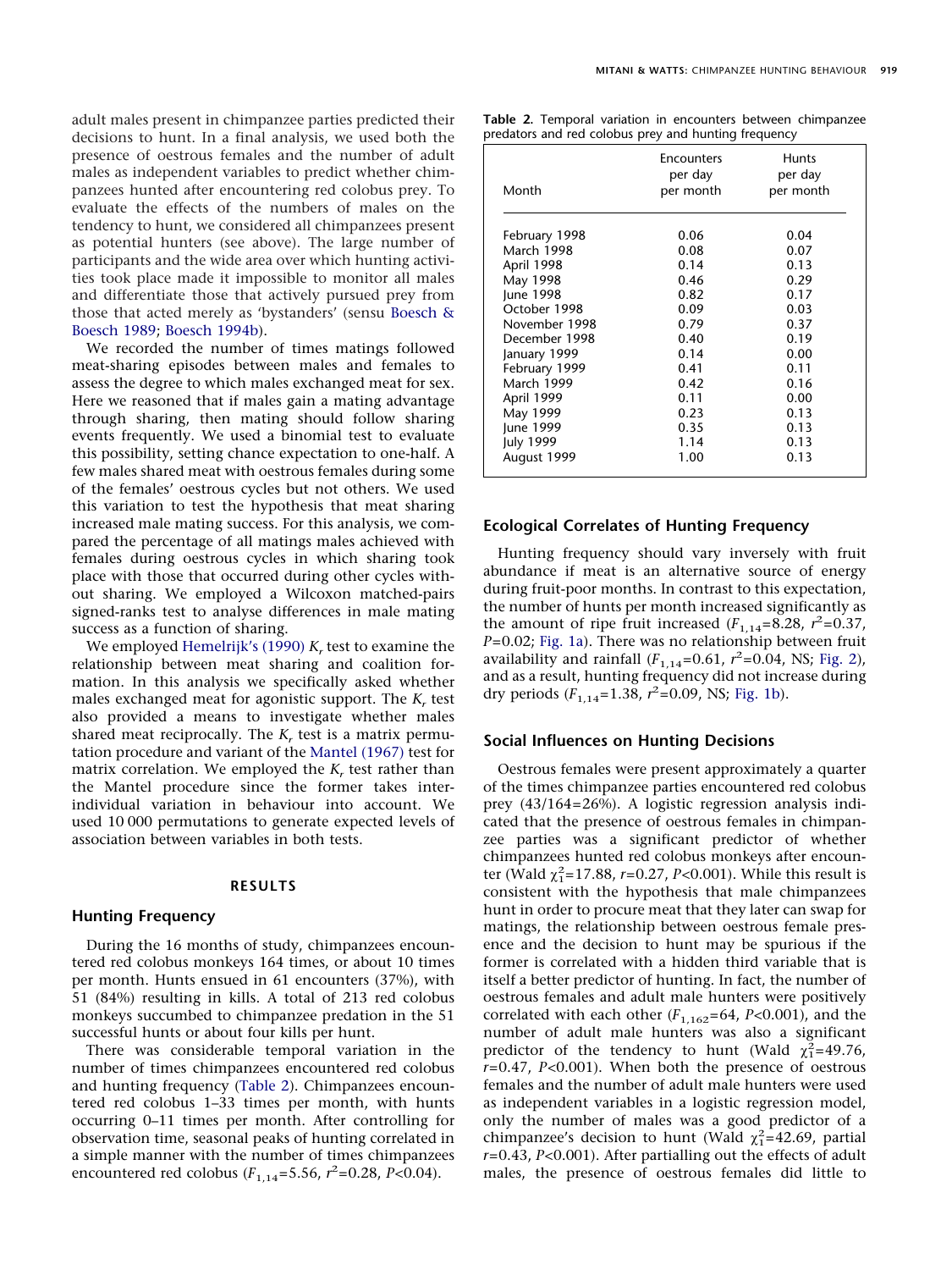<span id="page-5-0"></span>

**Figure 1.** Relationships between hunting frequency and (a) fruit availability and (b) rainfall. Each data point represents a monthly average (*N*=16 months).

<span id="page-5-1"></span>

**Figure 2.** Relationship between fruit availability and rainfall. Each data point represents a monthly average (*N*=16 months).

explain why chimpanzees hunt (Wald  $\chi^2$ =0.48, partial *r*=0, NS).

# **Factors Affecting Meat Sharing**

Twenty oestrous and 107 anoestrous females were present at 24 hunts during which males shared meat with females. We observed sharing between 23 pairs of males and oestrous females. In contrast, males shared with anoestrous females twice as often in 56 pairs. Despite this disparity, males shared with oestrous females more frequently than one would expect given their proportional representation in hunting parties (*P<*0.001). Alternatively, males shared with anoestrous females less often than expected by chance (*P<*0.01).

Males shared meat with each other on average one time  $(\bar{X}=1.03, N=276 \text{ dyads})$ , but there was considerable variability in the degree to which different males shared  $(SD=1.79,$  range  $0-11)$ . Consequently, there was a nonrandom pattern of meat sharing among males (*P<*0.001).

We observed 284 meat-sharing episodes between adult male chimpanzees or about 1.3 episodes per colobus kill. We recorded 350 coalitions between males during the 16 months of study. [Figure 3](#page-6-0) illustrates patterns of meat sharing and coalition formation between the 24 male subjects through UPGMA cluster analysis dendrograms. Several pairs of males that shared meat with each other often, also formed coalitions frequently (e.g. BT–MW, EL–HR, AY–MG). A matrix permutation test revealed that there was a significant association between the number of times males shared meat with each other and the number of times males received coalitionary support  $(K<sub>r</sub>=954)$ , *N*=22, *P*=0.0002). Meat was also shared reciprocally; males that shared meat with others were likely to receive meat from those same individuals in return  $(K_r=1619)$ , *N*=22, *P*=0.0001).

# **Meat Sharing and Mating Behaviour**

We observed oestrous females at about half of all successful hunts (25/51=49%). Oestrous females were not particularly successful in obtaining meat from males through their begging efforts. Females begged 68 times and were successful on 30 occasions (44%). Seven successful begging episodes involved females that obtained meat more than once from a single male at the same hunt. Excluding these exchanges, we recorded 23 meat-sharing episodes between males and oestrous females. Mating ensued only 14 of the 23 times males shared with females, a proportion that did not deviate from a chance expectation of 0.5 (binomial test: NS).

We recorded 12 cases in which a male shared meat with a female during one of her oestrous cycles but not another. Males did not achieve more matings with females during cycles they shared compared with cycles in which they did not share [\(Fig. 4;](#page-6-1) Wilcoxon matchedpairs signed-ranks test: *T*=47, *N*=12, NS).

# **DISCUSSION**

Results of the preceding analyses are consistent with the hypothesis that male chimpanzees hunt to obtain meat that they later share with other males for social purposes. Adult male chimpanzees at Ngogo share meat nonrandomly and reciprocally among themselves and are likely to hunt when accompanied by other males. In addition, there was a strong association between meat sharing and coalitionary support. Males that shared meat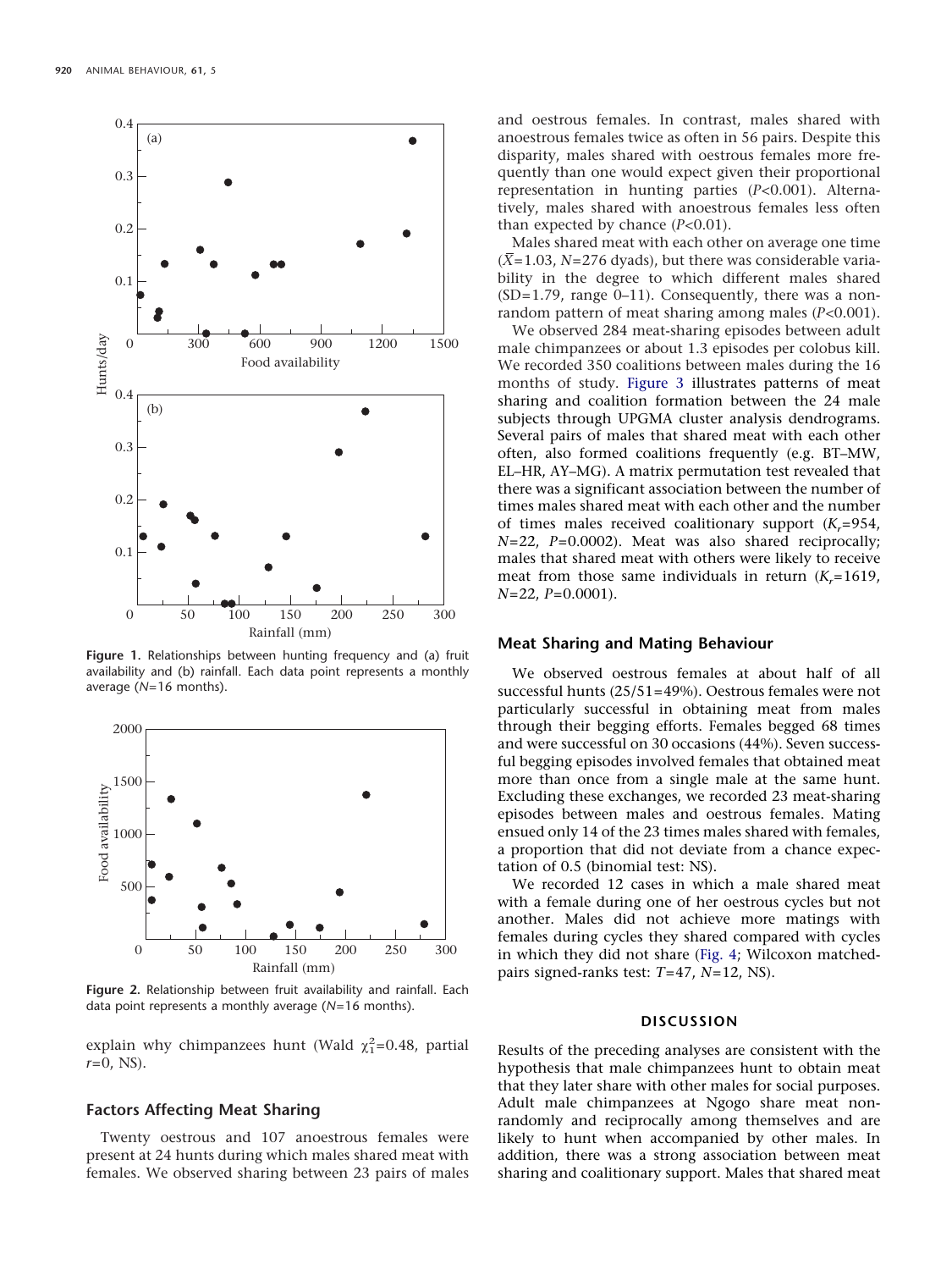<span id="page-6-0"></span>



commonly received agonistic aid. Our results do not support alternate hypotheses that posit hunting compensates for nutritional shortfalls or males use meat to increase mating opportunities. The Ngogo chimpanzees hunt predominantly when food is abundant. After

<span id="page-6-1"></span>

**Figure 4.** Mating success as a function of meat sharing. The percentage of matings that males achieved during oestrous cycles in which they shared meat versus those in which they did not share meat. Data for 12 male–female dyads are shown. Means+1 SD are displayed.

controlling for male participation in hunting parties, the presence of oestrous females does not predict the tendency to hunt. Although male chimpanzees share meat more often with oestrous females compared with anoestrous females, three additional observations are not easily reconciled with the hypothesis that an intersexual function underlies the motivation to hunt. First, meat is shared infrequently with oestrous females. Second, meatfor-sex exchanges are not common. Third, males do not gain a mating advantage by sharing meat. In the following, we explore some general implications of these findings.

[Teleki \(1973\)](#page-8-17) was the first to hypothesize explicitly that chimpanzees hunt to compensate for nutritional shortfalls. Early observations at Gombe did not support the suggestion that changes in food availability alone accounted for the tendency of chimpanzees to hunt. Between 1970 and 1975 there was little evidence of seasonal variation in hunting nor was there a correlation between seasonal changes in chimpanzee body weight and predation frequency [\(Wrangham 1975;](#page-9-7) [Wrangham](#page-9-8) [& Bergmann-Riss 1990\)](#page-9-8). [Stanford \(1996,](#page-8-10) [1998;](#page-8-3) [Stanford](#page-8-14) [et al. 1994\)](#page-8-14) revived inquiry into the nutritional basis of chimpanzee hunting decisions through an examination of more recent observations from Gombe. His analysis indicated that between 1982 and 1991 chimpanzee predation frequency increased in the dry seasons, the hypothesized periods of food shortage. Until now a lack of precise information regarding food availability has precluded a direct test of the nutritional shortfall hypothesis. While dry seasons appear to correlate with fruit-poor times at some chimpanzee research sites (e.g. Ndoki, [Kuroda et al. 1996\)](#page-8-32), no data have been presented to ascertain whether this is also true at Gombe. In fact, fruit abundance does not correlate with rainfall at the Lope Reserve, Gabon [\(Tutin et al. 1991\)](#page-8-15). In addition, fruit production varies 'unpredictably' at Kanyawara in Kibale [\(Wrangham et al. 1996\)](#page-9-2), and our own observations show that there is no relationship between rainfall and the abundance of ripe fruit at Ngogo.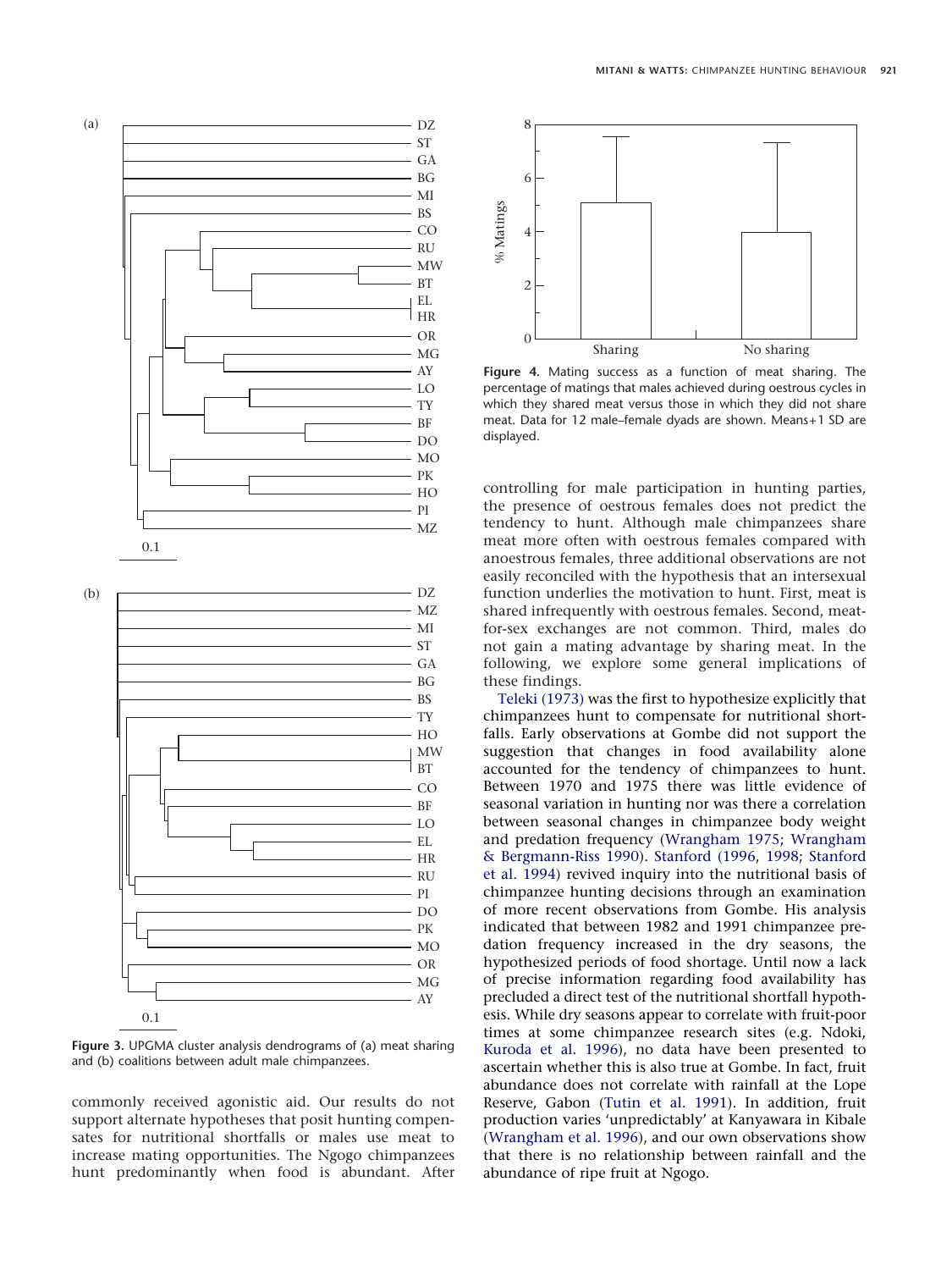The results presented here disprove the hypothesis that chimpanzee hunting takes place to compensate for nutritional shortfalls. At Ngogo, we have established for the first time a positive relationship between hunting frequency and fruit availability. But why do chimpanzees hunt when there is an abundance of food? Two factors are likely to play a role here. First, hunting is an energetically expensive activity [\(Boesch 1994b\)](#page-8-6). Energy gains from successful hunts will sometimes outweigh the costs [\(Boesch 1994b\)](#page-8-6), but this may not always be the case, at least for many participants. Hunting patrols, during which chimpanzees may walk for hours without feeding [\(Mitani & Watts 1999\)](#page-8-13), add to the energetic cost of hunts at Ngogo. Hunting here occurs most often when the chimpanzees can easily meet their daily energy needs because they have large fruit crops available. Thus, hunting and patrols are to some extent luxury activities that occur when no risk of energy shortfalls exists. We suspect that this is true at other sites also, but only observations that incorporate direct measures of food availability and feeding behaviour can properly address this question. Second, party size and the number of adult males in each party are known to vary positively with fruit availability at the only two sites for which quantitative observations exist, Kanyawara [\(Chapman et al. 1995;](#page-8-16) [Wrangham 2000\)](#page-9-9) and Ngogo (J. C. Mitani, D. P. Watts & J. S. Lwanga, unpublished data). Party size and the number of adult males in turn affect hunting success. Success at Ngogo and elsewhere increases as a function of both hunting group size and the number of male hunters [\(Boesch &](#page-8-5) [Boesch 1989;](#page-8-5) [Stanford 1998;](#page-8-3) [Mitani & Watts 1999\)](#page-8-13). These relationships suggest that chimpanzees base their hunting decisions in part on an assessment of whether they will be successful. Chimpanzees hunt when ecological conditions permit the formation of parties containing a large number of adult male hunters that are likely to succeed in capturing prey. In contrast, chimpanzees that associate in small parties during food-poor times generally forego hunting attempts (references above).

[Teleki \(1973\)](#page-8-17) was also the first to propose that male chimpanzees might hunt to increase their mating opportunities, a view that has been subsequently advocated by Stanford [\(Stanford 1996,](#page-8-10) [1998;](#page-8-3) [Stanford et al. 1994\)](#page-8-14). Despite widespread interest and publicity garnered by the meat-for-sex hypothesis, only scant data exist to support it. The paucity of behavioural observations that show meat is reliably exchanged for matings is difficult to resolve with this hypothesis, as is the fact that oestrous females do not consistently obtain meat through their begging efforts at hunts. Instead of bartering meat for sexual favours, our observations support an alternate hypothesis that hunts ensue to facilitate social exchanges between males [\(Nishida et al. 1992;](#page-8-19) [Nishida & Hosaka](#page-8-20) [1996\)](#page-8-20). The results presented here reveal that: (1) the presence of males is the best predictor of a chimpanzee's decision to hunt; (2) meat sharing takes place nonrandomly and reciprocally between males; and (3) males exchange meat for significant social aid.

Cooperative hunting appears to occur regularly among chimpanzees in the Taï National Park, Ivory Coast [\(Boesch & Boesch 1989;](#page-8-5) [Boesch 1994b\)](#page-8-6). Observations of the Taï chimpanzees have led [Boesch \(1994b\)](#page-8-6) to propose an additional hypothesis that links meat sharing with cooperative hunting: male chimpanzees selectively share meat with others that have cooperated with them to make kills [\(Boesch 1994b\)](#page-8-6). According to this hypothesis, a selective pattern of meat sharing ensures that 'bystanders', individuals that are present but fail to participate in hunts, do not obtain meat and are thus unable to exploit the hunting efforts of cooperators. We cannot address this hypothesis given the rarity with which the Ngogo chimpanzees cooperate to capture prey. Chimpanzees at Ngogo, like those elsewhere in East Africa, do not generally coordinate their actions nor cooperate during hunts of red colobus [\(Uehara et al.](#page-8-33) [1992;](#page-8-33) [Stanford 1998;](#page-8-3) [Mitani & Watts 1999;](#page-8-13) [Watts &](#page-9-5) [Mitani, in press\)](#page-9-5). Instead, the Ngogo chimpanzees typically pursue red colobus prey individually, while simultaneously exploiting the actions of other hunters. Although we recognize the theoretical importance of distinguishing cooperators from 'cheaters', making this distinction is problematic methodologically and empirically. Methodologically, prevailing observation conditions do not permit us to record in detail the behaviour of all chimpanzees during hunts. The empirical justification for such a distinction is questionable since individual chimpanzees frequently alternate between active hunters and passive bystanders at the same hunt.

Our observation that the number of males in a hunting party is the best predictor of whether a hunt will occur contrasts with an earlier finding from Gombe that showed the tendency to hunt is affected primarily by the presence of oestrous females [\(Stanford et al. 1994\)](#page-8-14). We propose that this apparent discrepancy results from an important methodological difference between these studies. The Gombe analysis examined the relationship between the propensity to hunt and the number of oestrous females by lumping data over an 11-year period and subsequently using mean monthly values in a standard regression analysis. Pooling data in this fashion is likely to obscure much of the variation that might exist between the two variables of interest. In contrast, the logistic regression technique employed here maintains the inherent variability in the data set by treating each encounter with prey species as an independent data point. It remains to be seen whether reanalysis of the Gombe data in the manner done here will yield significantly different results.

In summary, current evidence is consistent with the hypothesis that male chimpanzees hunt to obtain meat, a high-quality food item that is used to develop and maintain social relationships with other males. As recognized by [Stanford \(1998\),](#page-8-3) multiple factors are likely to affect why chimpanzees hunt. In this context it is important to stress that we do not suggest that male chimpanzees will forego using meat to achieve matings with females. On the basis of the analyses presented here, we simply dispute the hypothesis that meat-for-sex exchanges provide the primary motivation for male chimpanzees to hunt (cf. [Stanford et al. 1994\)](#page-8-14). In similar fashion, although our results do not support the hypothesis that chimpanzees hunt to compensate for nutritional shortfalls, the meat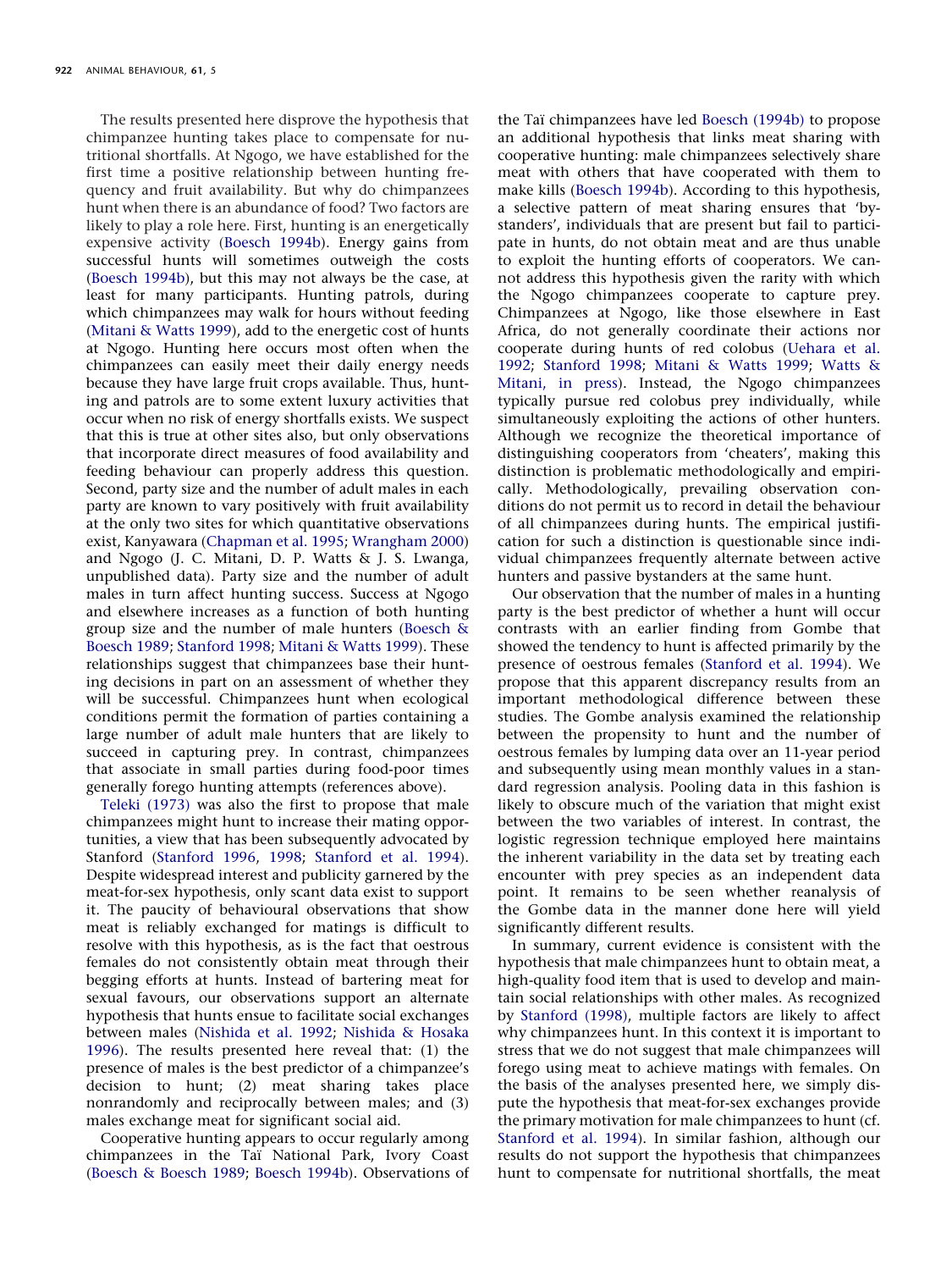provided through hunting may satisfy specific nutritional requirements, such as fat, protein, or trace nutrients [\(Stanford 1996,](#page-8-10) [1998\)](#page-8-3). Additional research will be required to evaluate this hypothesis and to clarify how various ecological, reproductive and social factors interact to affect chimpanzee hunting decisions and meat sharing.

# **Acknowledgments**

Field research in Uganda was sponsored by the Makerere University and Ugandan National Parks. We are grateful to G. I. Basuta, J. Kasenene and the staff of the Makerere University Biological Field Station for logistic support. We thank C. Businge, J. Lwanga, A. Magoba, G. Mbabazi, G. Mutabazi, L. Ndagizi, A. Tumusiime and T. Windfelder for assistance in the field. K. Hunley furnished essential analytical assistance and wrote the resampling programs to evaluate levels of meat sharing between and within the sexes. We are indebted to G. Dewar, W. Holmes, K. Hunley, B. Kemp, T. Nishida and T. Windfelder for discussion and comments on a draft of the manuscript. Research was supported by grants from a NSF Presidential Faculty Fellowship Award SBR-9253590, the L.S.B. Leakey Foundation and the Wenner-Gren Foundation to J. C. Mitani and the National Geographic Society and L.S.B. Leakey Foundation to D. P. Watts. The research presented here was described in Animal Research Protocol No. 7472, approved on 10 May 1999 by the Institutional Animal Care and Use Committee of the University of Michigan.

#### **References**

- <span id="page-8-1"></span>**Boesch, C.** 1994a. Chimpanzees–red colobus monkeys: a predator– prey system. *Animal Behaviour*, **47,** 1135–1148.
- <span id="page-8-6"></span>**Boesch, C.** 1994b. Cooperative hunting in wild chimpanzees. *Animal Behaviour*, **48,** 653–667.
- <span id="page-8-5"></span>**Boesch, C. & Boesch, H.** 1989. Hunting behavior of wild chimpanzees in the Tai National Park. *American Journal of Physical Anthropology*, **78,** 547–573.
- <span id="page-8-26"></span>**Boesch, C. & Boesch, H.** 2000. *The Chimpanzees of the Tai Forest: Behavioural Ecology and Evolution*. Oxford: Oxford University Press.
- <span id="page-8-8"></span>**Boesch, H. & Boesch, C.** 1994. Hominization in the rainforest: the chimpanzee's piece of the puzzle. *Evolutionary Anthropology*, **3,** 171–178.
- <span id="page-8-4"></span>**Busse, C.** 1978. Do chimpanzees hunt cooperatively? *American Naturalist*, **112,** 767–770.
- <span id="page-8-22"></span>**Butynski, T.** 1990. Comparative ecology of blue monkeys (*Cercopithecus mitis*) in high- and low-density subpopulations. *Ecological Monographs*, **60,** 1–26.
- <span id="page-8-28"></span>**Chapman, C., Chapman, L., Wrangham, R., Hunt, K., Gebo, D. & Gardner, L.** 1992. Estimators of fruit abundance in tropical trees. *Biotropica*, **24,** 527–531.
- <span id="page-8-16"></span>**Chapman, C., Wrangham, R. & Chapman, L.** 1995. Ecological constraints on group size: an analysis of spider monkey and chimpanzee subgroups. *Behavioral Ecology and Sociobiology*, **36,** 59–70.
- <span id="page-8-21"></span>**Ghiglieri, M.** 1984. *The Chimpanzees of the Kibale Forest*. New York: Columbia University Press.
- <span id="page-8-7"></span>**Ghiglieri, M.** 1987. Sociobiology of the great apes and the hominid ancestor. *Journal of Human Evolution*, **16,** 319–357.
- <span id="page-8-29"></span>**Good, P.** 1999. *Resampling Methods: a Practical Guide to Data Analysis*. Boston: Birkhauser.
- <span id="page-8-0"></span>**Goodall, J.** 1963. Feeding behaviour of wild chimpanzees: a preliminary report. *Symposium of the Zoological Society of London*, **10,** 39–48.
- <span id="page-8-30"></span>**Hemelrijk, C.** 1990. Models of, and tests for, reciprocity, unidirectionality and other social interaction patterns at a group level. *Animal Behaviour*, **39,** 1013–1029.
- <span id="page-8-25"></span>**Hosaka, K., Nishida, T., Hamai, M., Matsumoto-Oda, A. & Uehara, S.** In press. Predation of mammals by the chimpanzees of the Mahale Mountains, Tanzania. In: *All Apes Great and Small. Vol. 1. African Apes* (Ed. by B. Galdikas, N. Briggs, L. Sheeran & G. Shapiro). New York: Kluwer Academic.
- <span id="page-8-32"></span>**Kuroda, S., Nishihara, T., Suzuki, S. & Oko, R.** 1996. Sympatric chimpanzees and gorillas in the Ndoki Forest, Congo. In: *Great Ape Societies* (Ed. by W. McGrew, L. Marchant & T. Nishida), pp. 71–81. Cambridge: Cambridge University Press.
- <span id="page-8-27"></span>**Leighton, M. & Leighton, D.** 1982. The relationship of size and feeding aggregate to size of food patch: howler monkeys (*Alouatta palliata*) feeding in *Trichilia cipo* fruit trees on Barro Colorado Island. *Biotropica*, **14,** 81–90.
- <span id="page-8-31"></span>**Mantel, N.** 1967. The detection of disease clustering and a generalized regression approach. *Cancer Research*, **27,** 209– 220.
- <span id="page-8-13"></span>**Mitani, J. & Watts, D.** 1999. Demographic influences on the hunting behavior of chimpanzees. *American Journal of Physical Anthropology*, **109,** 439–454.
- <span id="page-8-24"></span>**Mitani, J., Merriwether, D. A. & Zhang, C.** 2000. Male affiliation, cooperation and kinship in wild chimpanzees. *Animal Behaviour*, **59,** 885–893.
- <span id="page-8-20"></span>**Nishida, T. & Hosaka, K.** 1996. Coalition strategies among adult male chimpanzees of the Mahale Mountains, Tanzania. In: *Great Ape Societies* (Ed. by W. McGrew, L. Marchant & T. Nishida), pp. 114–134. Cambridge: Cambridge University Press.
- <span id="page-8-19"></span>**Nishida, T., Hasegawa, T., Hayaki, H., Takahata, Y. & Uehara, S.** 1992. Meat-sharing as a coalition strategy by an alpha male chimpanzee? In: *Topics in Primatology. Vol. 1. Human Origins* (Ed. by T. Nishida, W. McGrew, P. Marler, M. Pickford & F. deWaal), pp. 159–174. Tokyo: Tokyo University Press.
- <span id="page-8-2"></span>**Stanford, C.** 1995a. The influence of chimpanzee predation on group size and anti-predator behaviour in red colobus monkeys. *Animal Behaviour*, **49,** 577–587.
- <span id="page-8-9"></span>**Stanford, C.** 1995b. Chimpanzee hunting behavior and human evolution. *American Scientist*, **83,** 256–261.
- <span id="page-8-10"></span>**Stanford, C.** 1996. The hunting ecology of wild chimpanzees: implications for the evolutionary ecology of Pliocene hominids. *American Anthropologist*, **98,** 96–113.
- <span id="page-8-3"></span>**Stanford, C.** 1998. *Chimpanzee and Red Colobus: the Ecology of Predator and Prey*. Cambridge, Massachusetts: Harvard University Press.
- <span id="page-8-11"></span>**Stanford, C.** 1999. *The Hunting Apes*. Princeton, New Jersey: Princeton University Press.
- <span id="page-8-14"></span>**Stanford, C., Wallis, J., Mpongo, E. & Goodall, J.** 1994. Hunting decisions in wild chimpanzees. *Behaviour*, **131,** 1–18.
- <span id="page-8-23"></span>**Struhsaker, T.** 1997. *Ecology of an African Rain Forest*. Gainesville: University Press of Florida.
- <span id="page-8-18"></span>**Takahata, Y., Hasegawa, T. & Nishida, T.** 1984. Chimpanzee predation in the Mahale Mountains from August 1979 to May 1982. *International Journal of Primatology*, **5,** 213–233.
- <span id="page-8-17"></span>**Teleki, G.** 1973. *The Predatory Behavior of Wild Chimpanzees*. Lewisburg, Pennsylvania: Bucknell University Press.
- <span id="page-8-15"></span>**Tutin, C., Fernandez, M., Rogers, M. E., Williamson, E. & McGrew, W.** 1991. Foraging profiles of sympatric lowland gorillas and chimpanzees in the Lope Reserve, Gabon. *Philosophical Transactions of the Royal Society of London*, **1270,** 179–186.
- <span id="page-8-12"></span>**Uehara, S.** 1997. Predation on mammals by the chimpanzee (*Pan troglodytes*). *Primates*, **38,** 193–214.
- <span id="page-8-33"></span>**Uehara, S., Nishida, T., Hamai, M., Hasegawa, T., Hayaki, H., Huffman, M., Kawanaka, K., Kobayashi, K., Mitani, J.,**